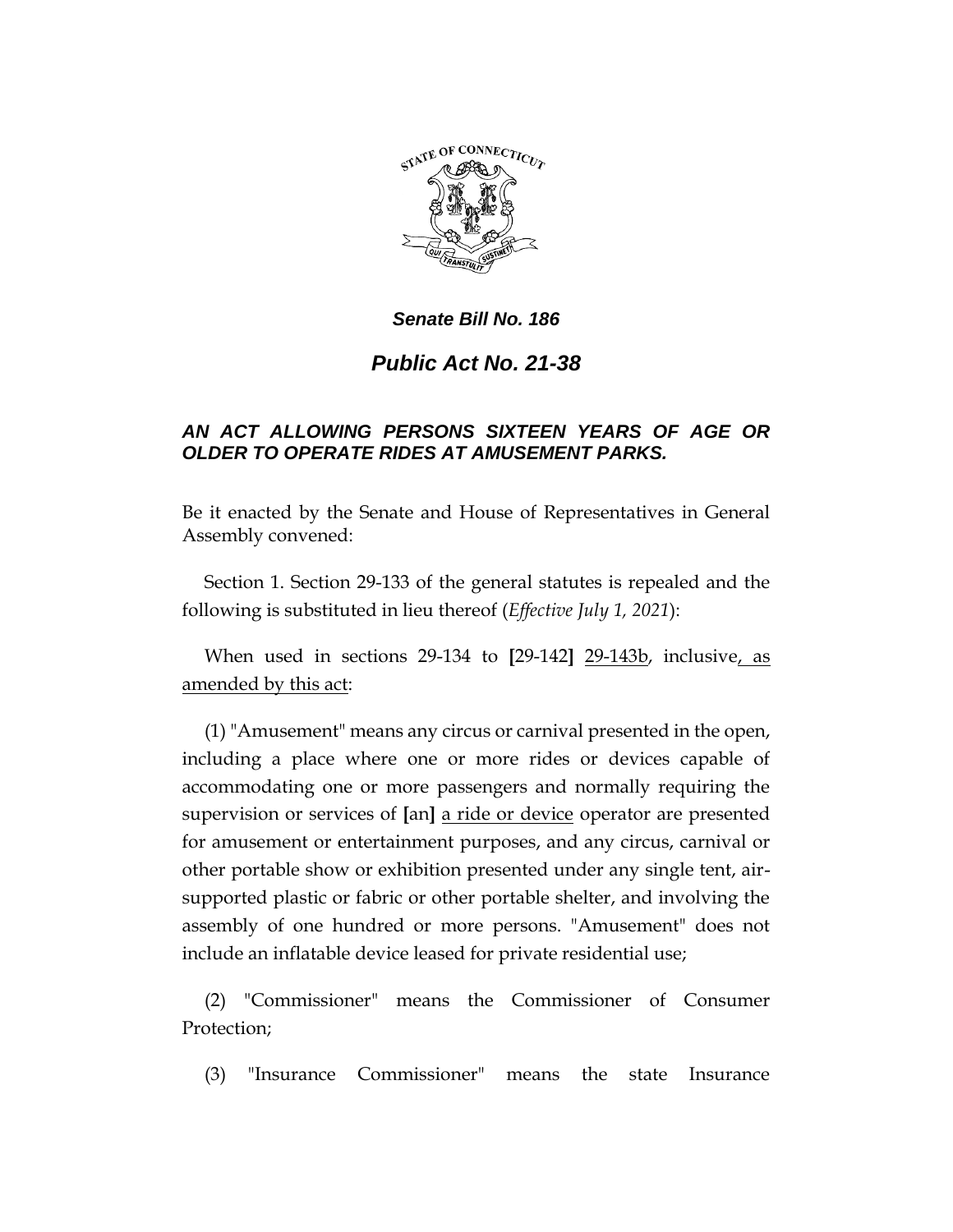#### *Senate Bill No. 186*

Commissioner;

(4) "Grandstand" means any structure, either with or without a roof, providing seating for one hundred or more persons;

(5) "Owner" means the proprietor, operator, agent or possessor of such amusement;

(6) "Tent" means any structure with or without side panels having wood or metal supports and using any kind of a textile or similar material for coverage, and having a capacity sufficient to shelter one hundred or more persons or covering a ground area of more than one thousand two hundred square feet; **[**.**]**

(7) "Ride or device operator" means the person in charge of a mechanical amusement ride or device who causes such ride or device to operate and has direct control of the starting, stopping or speed of a mechanical amusement ride or device; and

(8) "Carnival" means a transient enterprise that offers portable mechanical amusement rides or devices for public amusement and entertainment purposes, but excluding any enterprise that offers the lease of inflatable devices for private residential use.

Sec. 2. Section 29-143b of the general statutes is repealed and the following is substituted in lieu thereof (*Effective July 1, 2021*):

(a) Nothing in section 29-133, as amended by this act, or 29-136 shall be construed to preclude the hiring of a ride or device operator under the age of eighteen to operate amusement rides and devices at a location other than a carnival, provided (1) any such amusement ride or device operator is at least sixteen years of age, and (2) an adult of at least eighteen years of age who is trained in normal operating and emergency procedures supervises the area containing such amusement rides and devices.